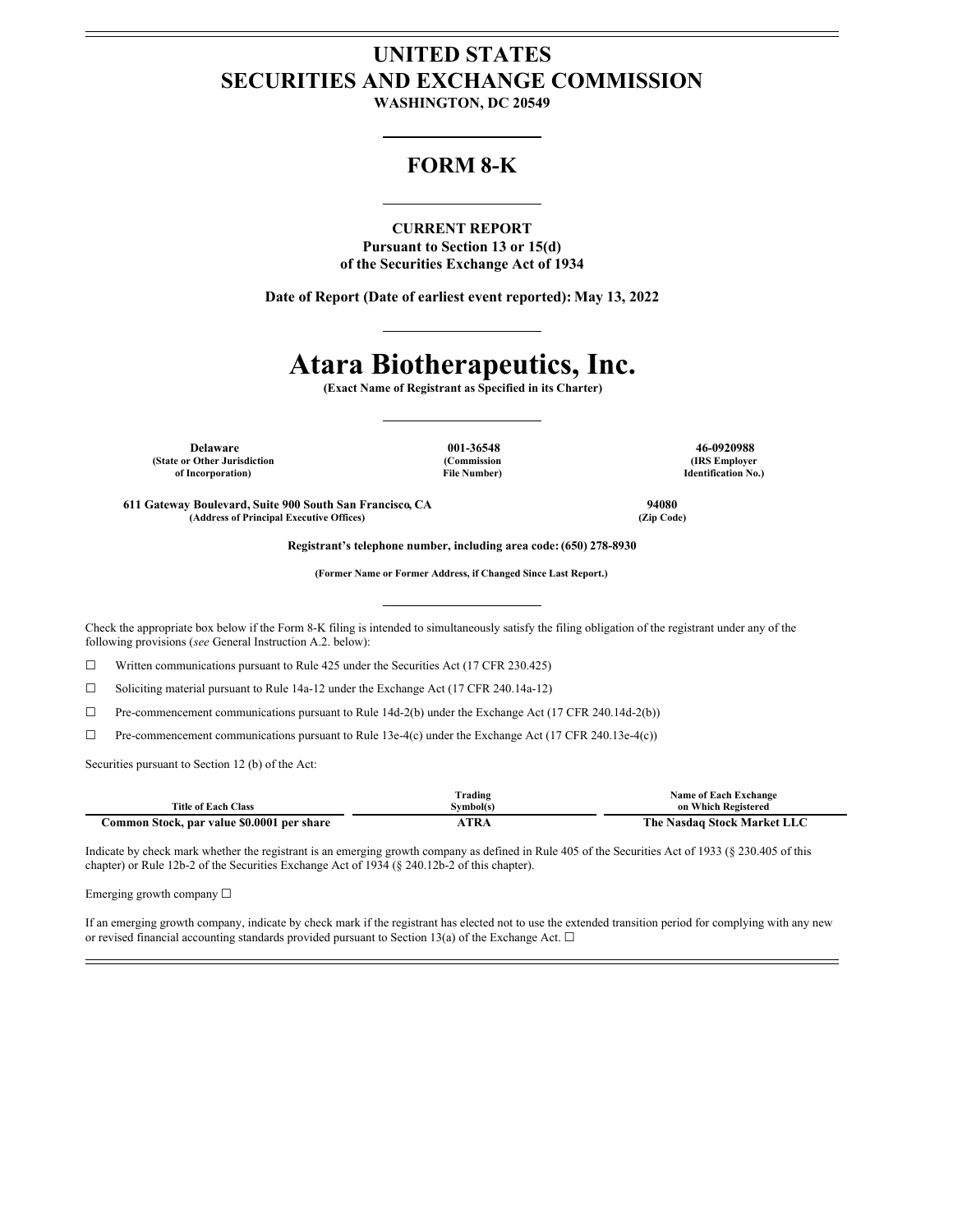#### **Item 1.02 Termination of a Material Definitive Agreement**

On May 13, 2022, Atara Biotherapeutics, Inc. ("Atara" or the "Company") received written notice of termination from Bayer AG ("Bayer") of the Research, Development and License Agreement dated December 4, 2020 by and between Atara and Bayer (the "License Agreement"), pursuant to which Atara granted Bayer an exclusive, field-limited license under the applicable patents and know-how owned or controlled by Atara and its affiliates covering or related to ATA2271 and ATA3271, the Company's next-generation CAR T immunotherapy programs targeting mesothelin ("Licensed Products"). The termination is effective as of September 13, 2022 (the "Termination Date"). In connection with the termination of the License Agreement, each of the Manufacturing and Supply Agreement, the Pharmacovigilance Agreement, the Quality Agreement and the Technology Transfer Agreement, each entered into between Atara and Bayer in March 2022, will terminate effective as of the Termination Date.

Under the terms of the License Agreement, upon termination, at Atara's option upon written notice submitted to Bayer no later than 60 days after the effective date of the termination, the parties shall negotiate in good faith commercially reasonable terms for an agreement governing the transfer of (i) regulatory documentation, (ii) clinical trials, (iii) trademarks, (iv) inventory, (v) licenses and (vi) any agreements with third party subcontractors and vendors along with any transition services to be provided by Bayer, Bayer's sublicensee(s) and/or any of Bayer's or its sublicensee's affiliates, as applicable, to Atara or Atara's designee, as applicable.

Effective upon termination of the License Agreement, the rights and licenses granted by Atara to Bayer under the License Agreement will return to Atara, and Atara will have full rights to continue the clinical development and future commercialization of the programs worldwide. Atara will continue to (i) support the ongoing ATA2271 Phase 1 study being conducted by Memorial Sloan Kettering Cancer Center ("MSK") and (ii) lead investigational new drug application ("IND")-enabling studies and process development for ATA3271. Based on the Company's allocation of resources to ATA188, tab-cel and ATA3219, and while the Company re-assesses its strategy for the mesothelin CAR T programs, Atara intends to postpone the anticipated IND for ATA3271 beyond the fourth quarter of 2022.

The foregoing summary is qualified in its entirety by reference to the License Agreement. The License Agreement was filed as Exhibit 10.31 to the Company's Annual Report on Form 10-K for the year ended December 31, 2021.

#### **Forward-looking Statements**

This Current Report on Form8-K contains forward-looking statements. Forward-looking statements include, but are not limited to, statements that express the Company's intentions, beliefs, expectations, strategies, predictions or any other statements related to the Company's future activities, or future events or conditions, including plans and timing related to the termination of the License Agreement and associated transition activities; ATA2271, including the Phase 1 study being conducted by MSK; ATA3271, including IND-enabling studies and process development for ATA3271 and the postponement thereof; and the Company's resource allocation to its ATA188 and tab-cel programs. These statements are based on current expectations, estimates and projections about the Company's business based, in part, on assumptions made by management. These statements are not guarantees of future performance and involve risks, uncertainties and assumptions that are difficult to predict. Therefore, actual outcomes and results may differ materially from what is expressed or forecasted in the forward-looking statements due to numerous factors, including those risks discussed in the Company's Annual Report on Form 10-K for the year ended December 31, 2021, filed with the Securities and Exchange Commission (the "SEC") on February 28, 2022, and in other documents that the Company files from time to time with the SEC, including but not limited to its Quarterly Reports on Form 10-Q. Any forward-looking statements speak only as of the date on which they are made, and the Company does not undertake any obligation to update any forward-looking statement to reflect events or circumstances after the date of this report, except as required by law.